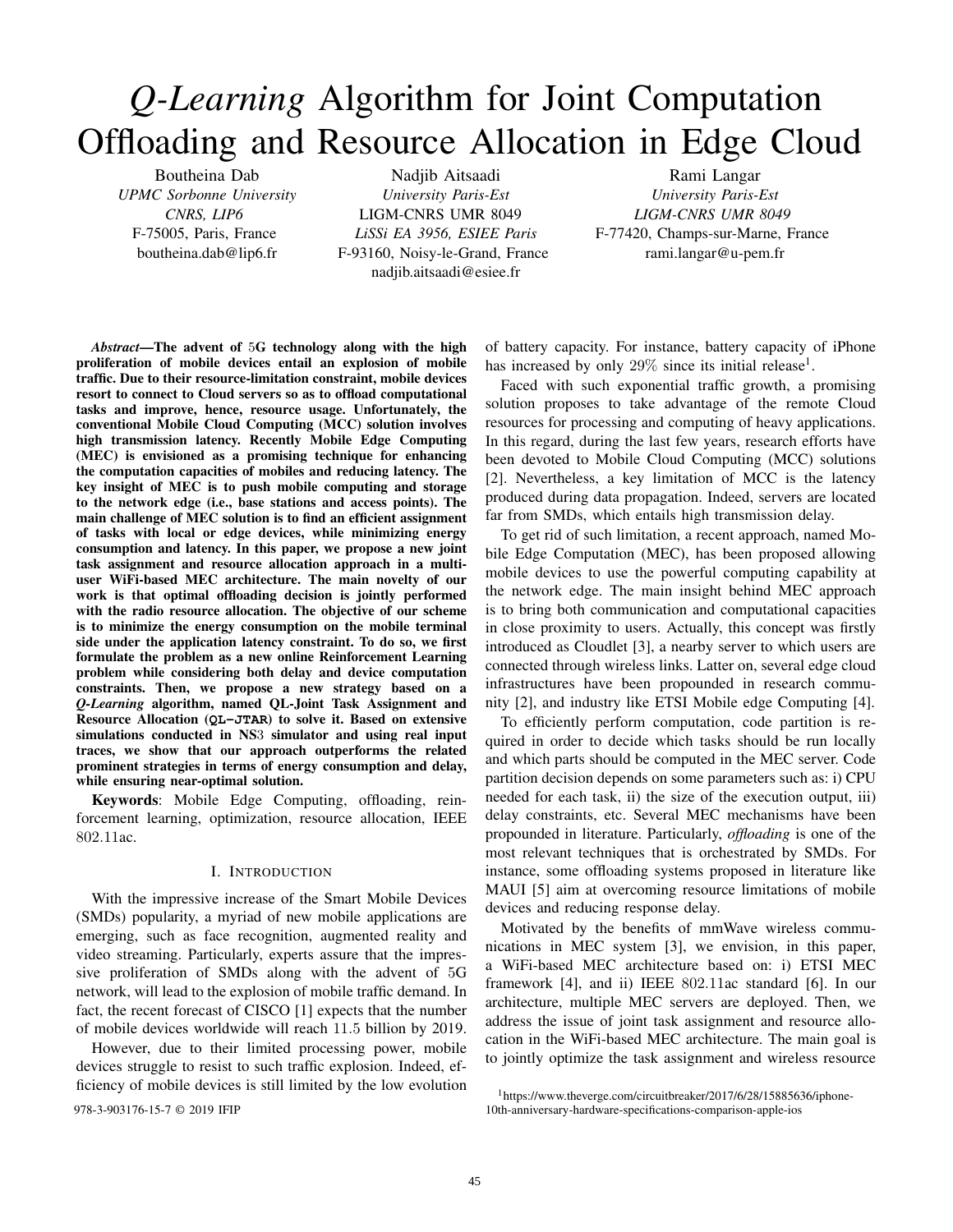allocation. For each incoming mobile application, the objective is to minimize the total energy on the mobile terminal side, while considering the following constraints: i) latency and ii) dependencies between tasks. To do so, we formulate the problem as a Reinforcement Learning approach where the state space corresponds to the set of tasks along with dependency links, while the actions represent the computation assignment decision. We propose a *Q-Learning*-based Task Assignment and Ressource Allocation approach, named QL-JTAR. The latter learns the optimal policy that minimizes the edge system's expected long-term cost (i.e., energy consumption). QL-JTAR proceeds as follows. First, initialization phase, our approach defines, for each state, a *Q-function* value that returns the cost and stands for the "Quality" of the action selected in that state. Second, the learning phase, the system is simulated. Particularly, in each visited state, some action is selected and the system allows transition to the next state. The *Q-function* is updated using the immediate cost generated in the transition. Finally, by the end of the learning phase, for each state, the action having the lowest *Q-function* value is declared to be the optimal. Accordingly, the optimal policy is determined.

Based on extensive network simulations conducted within NS3 simulator while considering the full protocol stack layers, we evaluate the performance of our proposal QL-JTAR. We consider the traces of real mobile applications, in the context of a football stadium. Obtained results show that our solution outperforms the related strategies in terms of energy consumption and latency, while ensuring near-optimal solution.

The outline of the paper is as follows. In section II, we give a summarized review of related work dealing with offloading strategies in MEC. Section III describes our WiFi-based MEC architecture. Next, we detail our system model in section IV. The formulation of joint offloading and resource allocation problem based on Reinforcement Learning will be presented in section V. In sections VI and VII, we, respectively, detail our proposal and present the performance evaluation results. Finally, we conclude this paper in section VIII.

#### II. RELATED WORK

Mobile Edge Computing related strategies can be classified into: i) Single-User MEC system, dealing with one user for a dedicated MEC server, and ii) Multi-User MEC system, where many mobile devices share one MEC server.

The single-User MEC system strategies presented in literature deal, in general, with two task models, namely: i) binary and ii) partial, task offloading models. First, the binary offloading consists in deciding whether a particular task has to be offloaded to edge or locally computed. Second, the partial task offloaded was addressed in [7] by decomposing heavy mobile applications into set of sub-tasks. The authors tackled the joint optimization of partial offloading and CPUfrequency scaling in order to minimize the energy consumption or latency. In [8], the authors formulate the task assignment as a latency minimization problem under resource utilization constraints. As in [9], they propose a new approximation algorithm to solve the problem while minimizing complexity.



Fig. 1. WiFi-based MEC Architecture: Stadium Use case

For multi-user MEC solutions, the authors in [10] propose *MECO*, a Mobile-edge computing offloading scheme to offload intensive mobile computation for multi-user system. The authors propose to jointly optimize the radio resource allocation and computation. In [11], the authors propound a new joint radio resource and code partition in MEC approach based on relaxation technique. They investigate the call graph model to select the procedures to be computed remotely. However, the authors assume that the set of sub-tasks are independent and can be computed/offloaded simultaneously.

In this paper, we propose a new joint offloading and radio resource allocation approach to jointly: i) select the sub-tasks for remote execution and ii) allocate resources. Unlike [11], we consider applications with dependent tasks. Moreover, unlike [7] [8] [9], we consider multi-user multi-MEC server system, where each SMD can use many MEC servers.

### III. WIFI-BASED MEC ARCHITECTURE

In this paper, we envision a MEC system architecture, based on ETSI framework [4], composed by MEC servers and a set of mobile users. Typically, our architecture is dedicated to the stadium and public venues use case. Indeed, ETSI argues in [12] that stadiums are considered good candidates for MEC because of the important venue services they host during sport events. Basically, our MEC system is deployed over a wireless access network having a backhauling wired infrastructure used to interconnect MEC servers. We hierarchically model the backhauling network based on a three-layers of nodes as illustrated in Fig. 1: i) Field layer containing the Access Points (APs), ii) Aggregation nodes connecting APs, and iii) Core backbone nodes connecting the MEC to the Internet. Note that APs could be based on either: i) WiFi only, ii) cellular only or iii) hybrid, wireless communication technology. In this paper, we assume that wireless network is based on WiFi technology to transmit data from SMDs to the server as argued in [5].

As depicted in Fig. 1, we deploy MEC over powerful servers, i.e., *cloudlets*, responsible of tasks computation. Cloudlets can be flexibly deployed on either field, aggregation or core level. In our MEC architecture, we assume a WiFi network based on IEEE 802.11ac standard [6].

## IV. SYSTEM MODEL

In this section, we present the task model of mobile applications. Then, we detail the computation model for the task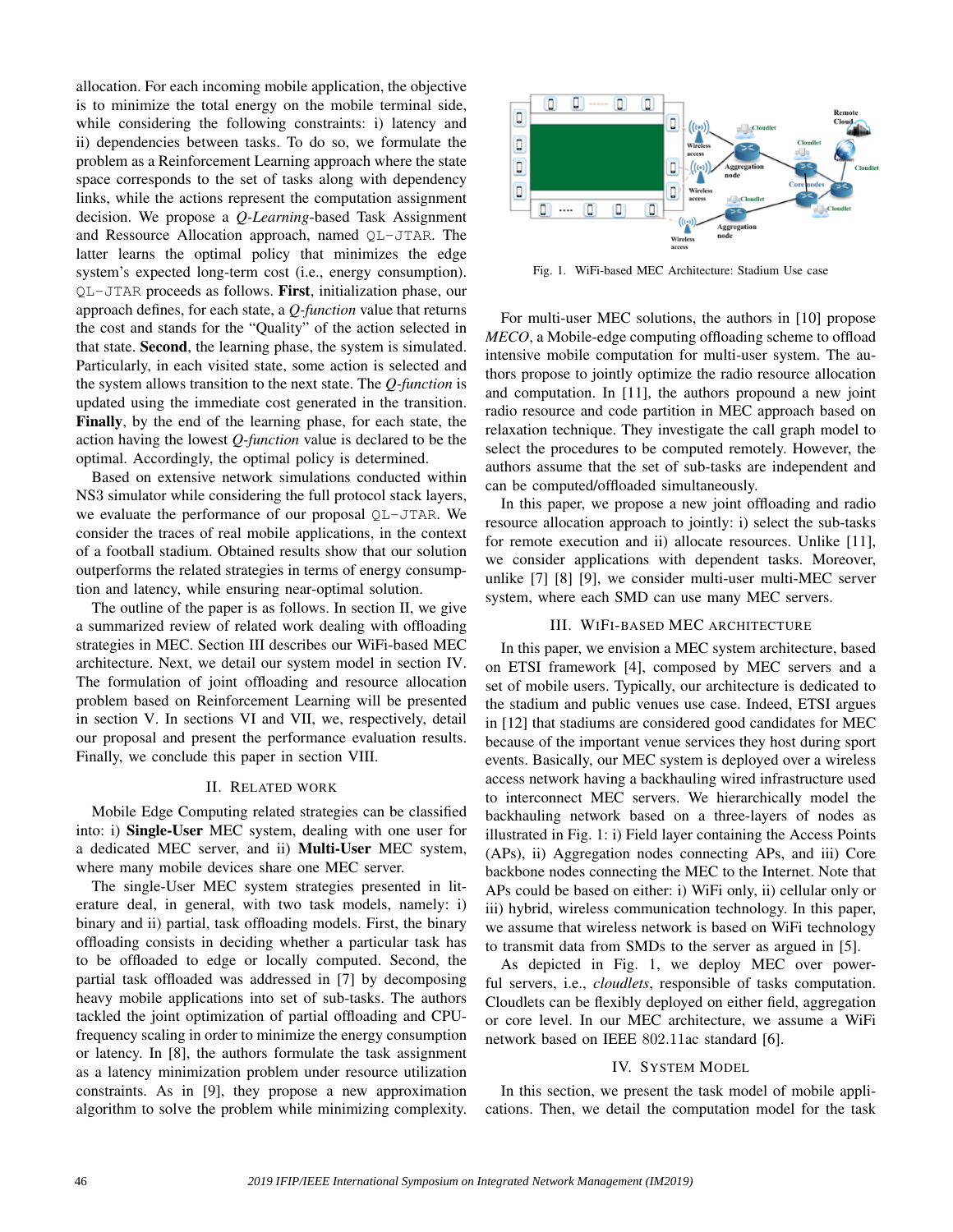assignment in our hybrid WiFi-based MEC architecture.

## *A. Task Model*

We assume that a mobile application is presented by a directed graph  $G=(V, \mathcal{E})$ , where the nodes in V refer to the tasks, while the directed edges stand for data dependencies between tasks. Note that an edge  $e = (i, j) \in \mathcal{E}$  means that the computation of task  $j$  depends on the output of task  $i$ . In other terms, the task  $j$  cannot start unless it gets results of task *i*. Each node *i* in  $V$  has a weight  $w_i$  that represents its computing workload, i.e., the number of CPU cycles required to compute the task i. Let  $\alpha_i$  and  $\beta_i$  denote respectively the input and output data size of the task  $i$ . It is worth noting that the output of the task  $(i-1)$  represent the input of the i<sup>th</sup> task, i.e.,  $\alpha_i = \beta_{i-1}$ . Each edge  $e = (i, j) \in \mathcal{E}$  is characterized by a weight  $N_{i,j}$  which specifies the size, in bits, of the program exchanged to switch the execution from task  $i$  to task  $j$ .

Let  $\mathcal N$  denote the set of tasks constituting the ongoing mobile application  $MA$ , and  $M$  the number of CPUs in the network. The root node represents the initial task of the application, while the final node is terminating the execution.

We assume that each task can be computed by only one CPU. Particularly, it can be either locally executed by the SMD (i.e., CPU 0) or remotely in one of the MEC servers, i.e., CPU  $i, i \in \{1, ..., M\}$ . Each CPU can compute a set of tasks.

In this paper, we consider, as in [9], a static scenario where all SMDs and the wireless network remain stationary during the offloading period. Note that this assumption holds for several applications, such as face recognition, natural language processing, etc. In fact, in such kind of mobile applications, usually the offloading could be achieved during a period estimated to be shorter than the timescales of SMDs mobility in the wireless networks. We sequentially perform the joint optimization of offloading decision and resource allocation for each new incoming application demand requested by an SMD.

We assume that each AP and MEC server  $k$  provides the mobile device with a fixed service rate, i.e., CPU frequency (speed), denoted by  $r_k$  expressed in cycles/sec.

### *B. Computation Model*

We consider a joint task computation model between the SMDs and the MEC servers. Particularly, each task in graph  $G$  can either be locally executed or offloaded to the MEC server, based on the context of the task and the system.

Let  $X \in \{0, ..., \mathcal{M}\}^{\mathcal{N}}$  denote the task assignment strategy, where the  $i^{th}$  component indicates the device on which task i is computed. Specifically,  $x_i = k$  if task i is offloaded to CPU  $k \in \{1, ..., M\}$ . Otherwise,  $x_i = 0$ . We denote by  $D_{ik}$ the computation delay of task  $i$  on CPU  $k$ .

*1) Local Computation Energy Consumption Model:* If task  $i$  of the mobile application is computed locally by the SMD, then the consumed energy consists mainly in the CPU and the screen. Note that since the latter firmly depends on the user behaviour, it is not considered [13]. Hence, the local computation time basically includes CPU operations:

$$
D_{i0} = \frac{w_i}{r_0} \tag{IV.1}
$$

where  $r_0$  is the clock frequency (i.e., CPU speed) of the SMD.

The total local computation energy of the mobile device can be, thus, written as follows: :

$$
\mathcal{E}^{Loc}_{Comp} = p_m^{\sigma} \cdot \sum_{i \in \mathcal{N}, x_i \in \{0\}} D_{i0}
$$
 (IV.2)

where  $\sigma$  is a constant ( $\sigma \geq 2$ ).

*2) Offloading Model:* For mobile tasks that are offloaded to a MEC server, we assume that a software clone is already associated with each application in the cloudlet. In doing so, only the latest offloading data, such as generated data, and the computation output, need to be transmitted between the mobile devices and the MEC servers. During offloading process, three main steps are considered: i) Sending input data, ii) MEC computation, and iii) Receiving output data.

The two main objectives of our approach is to: i) minimize the mobile energy consumption and ii) satisfy the execution latency constraint. Hereafter, we will evaluate with closeformulas the above parameters.

*a) Transmission energy consumption:* The minimum transmission time required to send or receive  $N_{i,j}$  bits of symbol duration  $T<sub>b</sub>$  through the wireless channel is:

$$
T_{i,j} = \frac{N_{i,j} \cdot T_b}{\mathcal{D}^r \cdot \mathcal{N}^S \cdot \mathcal{C}^r \cdot 8bits} \tag{IV.3}
$$

where the numerator  $(N_{i,j} \cdot T_b)$  represents the number of bits per symbol,  $\mathcal{D}^r$  represents the wireless data rate,  $\mathcal{N}^S$  is the number of spatial streams, and  $\mathcal{C}^r$  is the code rate.

Accordingly, if task  $i$  is locally executed while task  $j$  is offloaded to a MEC server, then the energy consumption associated to the data transmission is as follows:

$$
\mathcal{E}_{i,j}^{Tx} = p_{i,j}^{tx} \cdot T_{i,j} \tag{IV.4}
$$

On the other hand, if  $j$  is locally computed, then the energy needed by the SMD to decode the  $N_{i,j}$  bits of the output program transmitted back by the AP is denoted by  $\epsilon_{i,j}$ . Note that the latter depends only on the size of the program but not on the mobile transmitted power. Let  $y_{ik} \in \{0, 1\}$  be a binary variable indicating whether task  $i$  is computed on CPU  $k$  or not. The total wireless transmission energy of the mobile application on the SMD side is, hence, defined as follows:

$$
\mathcal{E}^{TR} = \sum_{(i,j) \in \mathcal{E}} \left[ \mathcal{E}_{i,j}^{Tx} \cdot \sum_{k=1}^{M} y_{jk} + \epsilon_{i,j} \cdot \sum_{k=1}^{M} y_{ik} \right] - (\mathcal{E}_{i,j}^{Tx} + \epsilon_{i,j}) \cdot \sum_{k=1}^{M} y_{ik} \cdot \sum_{k=1}^{M} y_{jk} \right]
$$
(IV.5)

The total energy consumption of a SMD is given by:

$$
\mathcal{E}(X) = \mathcal{E}_{Comp}^{Loc} + \mathcal{E}^{TR}
$$
 (IV.6)

*b) Total offloading Delay:* The total delay includes both the: i) computation and ii) transmission (sending and receiving), delays. The time needed to compute the task  $i \in V$ locally (i.e.,  $x_i=0$ ) is given by the equation IV.1. Hence, the total local computation time is computed as follows:

$$
\mathcal{T}^l = \sum_{i \in \mathcal{V}, x_i \in \{0\}} D_{i0}
$$
 (IV.7)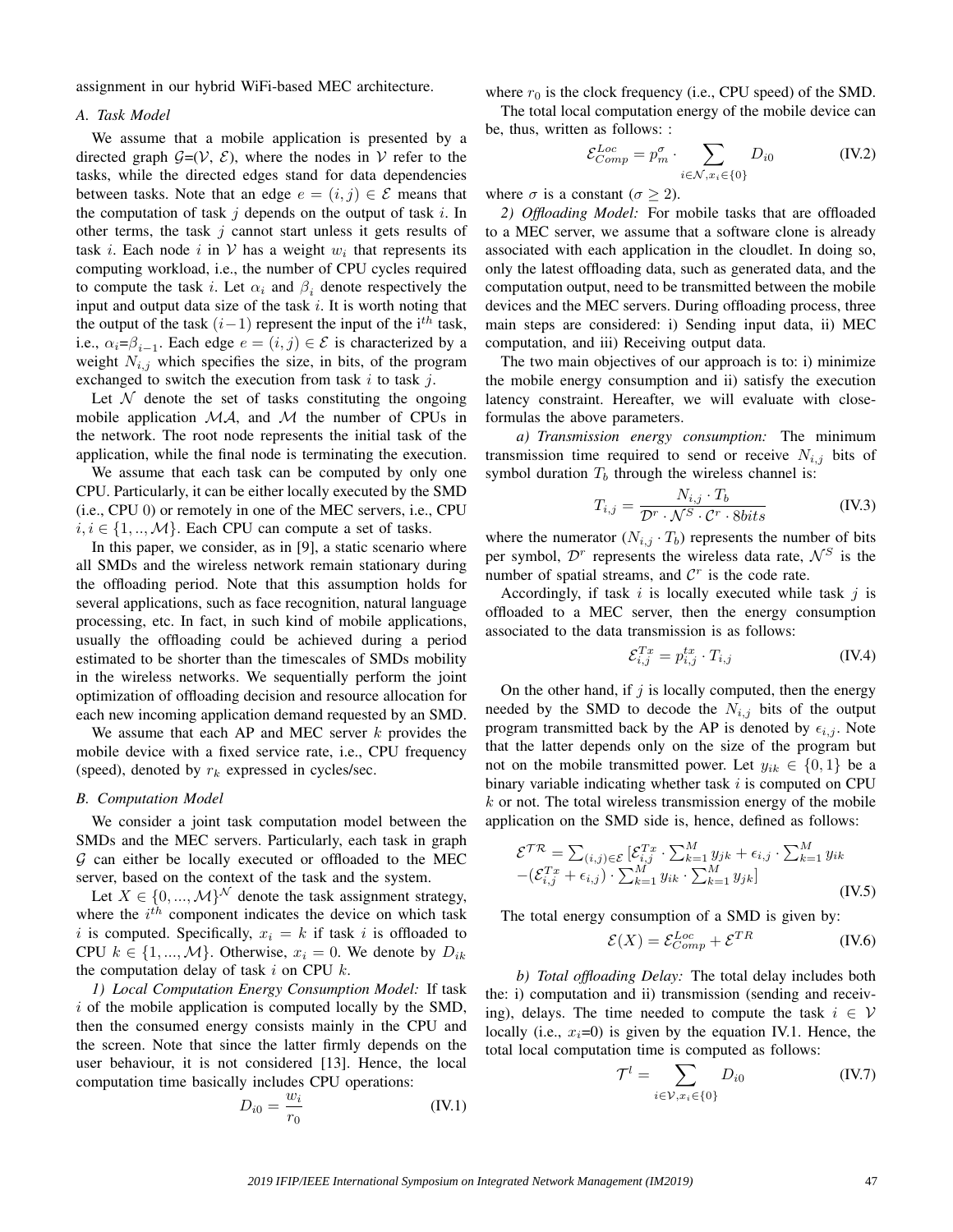Note that when a component computation is delegated to a MEC server, the mobile device remains in idle state and its wireless network interface is turned off during execution. Let  $D_{ik}^{Comp}$  denote the completion time of the  $i^{th}$  task on the MEC server with CPU k.  $D_{ik}^{Comp}$  depends on both the: i) computation time and ii) waiting time in the queue. The latter incarnates the queueing time of the ongoing residual workload in device k. Formally,  $D_{ik}^{Comp}$  is given by:

$$
D_{ik}^{Comp} = D_{ik} + T_{ik}
$$
 (IV.8)

where the computation time  $D_{ik}$  is defined by:

$$
D_{ik} = \frac{w_i}{r_k} \tag{IV.9}
$$

and  $T_{ik}$  represents the waiting delay defined as follows:

$$
T_{ik} = \frac{w_k^{res}}{r_k} + \frac{\sum_{j \in V, j \neq i} w_j \cdot y_{jk}}{r_k}
$$
 (IV.10)

where  $r_k$  represents the fixed service rate (i.e., CPU frequency) provided by the MEC server  $k$ . The latter is much higher than the mobile CPU frequency.  $y_{jk}$  represents a binary variable indicating whether task  $j$ , a predecessor of task  $i$ , is computed by CPU  $k$  or not. The second term corresponds to the waiting delay in the queue of the device  $k$ . Then, the total completion time required to compute task i remotely (i.e.,  $x_i \in \{1, ..., M\}$ ) or locally (i.e.,  $x_i = 0$ ) is defined as follows:

$$
\mathcal{T}^{Comp} = \sum_{i \in \mathcal{V}} D_{ix_i}^{Comp} \tag{IV.11}
$$

Computation offloading requires the transmission of the input program from one site to the other, e.g., the SMD to the AP, and vice versa. The induced total transmission (sending/receiving) delay is hence defined as follows:

$$
\mathcal{T}^{TR} = \sum_{(i,j)\in\mathcal{E}} \left[ \mathcal{T}_{i,j} \cdot \sum_{k=1}^{M} y_{jk} + \gamma_{i,j} \cdot \sum_{k=1}^{M} y_{ik} \right. \n- (\mathcal{T}_{i,j} + \gamma_{i,j}) \cdot \sum_{k=1}^{M} y_{ik} \cdot \sum_{k=1}^{M} y_{jk} \right]
$$
\n(IV.12)

where  $\gamma_{i,j}$  is the time required to get the data back from the AP. Note that this time does not depend on the transmitted power but only on the size of the program,  $N_{i,j}$ .

#### V. PROBLEM FORMULATION

In this section, we formulate the joint offloading and resource allocation in MEC as an online Reinforcement Learning (*RL*) problem [14] [15], in order to minimize the system cost (i.e., energy consumption).

#### *A. Reinforcement Learning Formulation*

The MEC system state changes from one time slot to the other. The time slot is defined as the period during which a task is computed. Hence, the problem can be cast as Markovian Decision Problem (MDP). The latter can be solved by either: i) iteratively solving a linear system of Bellman equations [14], or ii) using the Bellman transformation in an iterative way to compute the optimal value function. In this regard, Reinforcement Learning has recently emerged as value-iteration approach that provides optimal or near-optimal solutions to large MDPs [14]. Basically, MDP is defined by

four elements: i) the state space  $S$ , ii) the action space  $A$ , iii) the cost function, and iv) the policy  $\pi$ .

*1) State Space:* Let  $\mathbb{C}_h$  denote the set of available wireless channels in the Wi-Fi-based MEC system. We define a state of the MEC system by the tuple  $s = (i, e, ch, m)$ , where  $i \in \mathcal{V}, e \in \mathcal{E}, ch \in \mathbb{C}_h, m \in \{0, ..., \mathcal{M}\}.$  The state space is defined by the set of states for all the task graph,  $S = \{s = (i, e, ch, m)\}.$ 

*2) Action Space:* The actual actions taken for each task  $i \in V$  in a sate  $s \in S$  by the edge system are  $a_{i,s} \in \{0, ..., M\},$ where  $a_{i,s} \geq 1$  refers to an offloading action to a MEC server, while  $a_{i,s} = 0$  corresponds to a local computation action. Accordingly, the action space is defined by:  $A = \{a_{i,s} \in$  $\{0, ..., M\}, i \in \{0, ..., |\mathcal{V}|\}, s \in \{0, ..., |\mathcal{S}|\}.$ 

*3) Cost function:* We define the immediate cost of taking action  $a_{i,s}$  for task  $i \in V$  on state  $s \in S$  as follows:

$$
\psi(s, a_{i,s}) = \begin{cases} C_o(s, a_{i,s}) & \text{if } a_{i,s} \ge 1 \\ C_l(s, a_{i,s}) & \text{if } a_{i,s} = 0 \end{cases}
$$

where  $C_o(s, a_{i,s}) = \mathcal{E}_{s, a_{i,s}}^{Tx}$  represents the offloading cost, and  $C_l(S, a_{i,s}) = \mathcal{E}^{Loc}_{Comp}(i)$  is the local computation cost.

We define the expected long-term cost (named delayed cost) as the expected sum of the component immediate costs:

$$
\psi^{\pi}(\mathcal{S}) = \sum_{i \in \mathcal{V}, s \in \mathcal{S}} \psi(s, a_{i,s})
$$
 (V.13)

*4) Policy:* The policy is a mapping function  $\pi : S \times A \rightarrow S$ . It corresponds to the joint offloading and resource allocation policy in the MEC system. The policy maps each state to an action. The agent, represented by the MEC manager process, aims at optimizing the policy  $\pi$  to minimize the edge system's expected long-term cost. Thus, the optimal offloading policy, denoted by  $\pi^*$ , should minimize the system cost given by:

$$
\pi^* = \operatorname{argmin}_{\pi} \sum_{i \in \mathcal{V}, s \in \mathcal{S}} \psi(\mathcal{S}, a_{i,s}) \tag{V.14}
$$

*B. Joint Task Assignment and Resource Allocation Optimization Problem*

The main objective is to find the task assignment strategy X that minimizes the total energy consumption on the mobile side, while considering latency constraint. Formally, the objective function of our optimization problem is given by:

$$
\begin{aligned}\n\text{minimize} & \sum_{(i,j)\in\mathcal{E}} \left[ \mathcal{E}_{i,j}^{T x} \cdot \sum_{k=1}^{M} y_{jk} + \epsilon_{i,j} \cdot \sum_{k=1}^{M} y_{ik} \right. \\
&\quad - (\mathcal{E}_{i,j}^{T x} + \epsilon_{i,j}) \cdot \sum_{k=1}^{M} y_{ik} \sum_{k=1}^{M} y_{jk} \right] \\
& + \sum_{i \in \mathcal{V}, x_i \in \{0\}} p_m^{\sigma} \cdot D_{i0} \quad \text{(V.15)}\n\end{aligned}
$$

To ensure the latency constraint, the total computation and transmission delay should be less than the maximum latency dictated by the application. Formally, this is ensured by the following constraint:

$$
\mathcal{T}^{Comp} + \mathcal{T}^{TR} \le \mathcal{L} \tag{V.16}
$$

where  $\mathcal L$  denotes the maximum latency of the application, assumed to be equal to the local execution delay.

Note that the task assignment vector  $X$  indicates for each task *i* either it should be computed locally (i.e.,  $x_i = 0$ ) or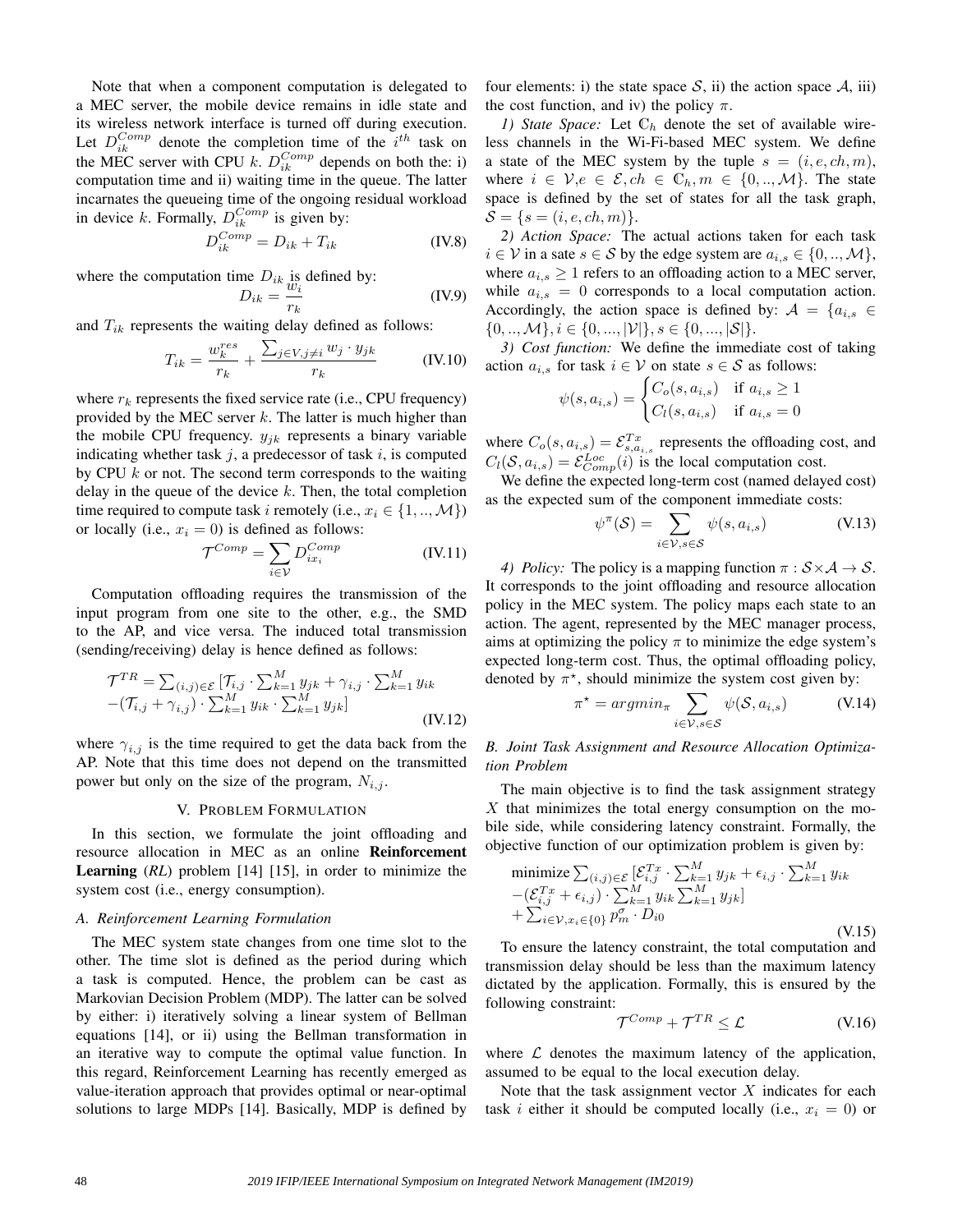remotely (i.e.,  $x_i = k, k \in \{1, ..., M\}$ ). Hence,  $x_i$  is an integer variable that should satisfy the following constraint:

$$
x_i \in \{0, ..., \mathcal{M}\}, \forall i \in \mathcal{V} \tag{V.17}
$$

Moreover, each task i of the mobile application,  $MA$ , should be assigned to only one CPU (i.e., the local SMD or one MEC server). Hence, single CPU computation is guaranteed with the following constraints:

$$
\sum_{k=0}^{M} y_{ik} = 1, \forall i \in \mathcal{V}
$$
  
\n
$$
y_{ik} \in \{0, 1\}, \forall k \in \{0, ..., \mathcal{M}\}, \forall i \in \mathcal{V}
$$
 (V.18)

In addition, to ensure the computation dependency between tasks, we denote by  $\mathcal{L}_i$  the list of predecessor nodes of task i on the call graph G. We define a binary variable  $z_i \in \{0, 1\}$ indicating whether the task is assigned or not yet. To guarantee that each task  $i$  is assigned only after the allocation of all its predecessor tasks, we add the following constraint as follows:

$$
z_i = \sum_{k=0}^{M} y_{ik}, \forall i \in \mathcal{V}
$$
  
 
$$
z_i \in \{0, 1\}, \forall i \in \mathcal{V}
$$
  
 
$$
z_i \leq z_j, \forall j \in \mathcal{L}_i, \forall i \in \mathcal{V}
$$
 (V.19)

Formally, the joint task assignment and resource allocation (JTAR) optimization problem is formulated as follows:

Minimize 
$$
\sum_{(i,j)\in\mathcal{E}} \left[\mathcal{E}_{i,j}^{Tx} \cdot \sum_{k=1}^{M} y_{jk} + \epsilon_{i,j} \cdot \sum_{k=1}^{M} y_{ik}\right] \newline - \left(\mathcal{E}_{i,j}^{Tx} + \epsilon_{i,j}\right) \cdot \sum_{k=1}^{M} y_{ik} \sum_{k=1}^{M} y_{jk}\right] \newline + \sum_{i\in\mathcal{V}} p_m^{\sigma} \cdot D_{i0} \cdot y_{i0} \newline \text{subject to:} \quad \mathcal{T}^{Comp} + \mathcal{T}^{TR} \leq \mathcal{L} \newline \sum_{k=0}^{M} y_{ik} = 1, \forall i \in \mathcal{V} \newline y_{ik} \in \{0,1\}, \forall k \in \{0, ..., M\}, \forall i \in \mathcal{V} \newline z_i = \sum_{k=0}^{M} y_{ik}, \forall i \in \mathcal{V} \newline z_i \leq z_j, \forall j \in \mathcal{L}_i, \forall i \in \mathcal{V} \newline
$$

Note that JTAR problem is an Integer Programming problem since the variables  $y_{ik}$  and  $z_i$  are integer.

## VI. PROPOSAL: QL-JTAR

To solve the aforementioned *JTAR* problem based on RL technique, we propose a new approach using the *Q-Learning* algorithm [14], named QL-JTAR. Particularly, *Q-Learning* is a value-based  $RL$  algorithm. Its goal is to learn, in an online way, a policy which tells the agent what action to take under which condition. Note that the online learning process does not require knowing the transition probabilities ahead of time. The main strength of  $RL$  lies in its ability to obtain nearoptimal solutions of complex large-scale MDPs. Specifically, given a policy π, the objective is to learn the *state-action value* function, named *Q-function*,  $Q(s, a)$  of each state-action pair. In order to compute the actual values of each state, we make use of the model-free learning [14]. The value of *Q-function* is the expected sum of the discounted costs for an agent starting at state s, taking action a, and then following policy  $\pi$ . Our approach records for each trial the *Q-function* value. After a finite number of iterations, these values will converge.

The optimal *Q-function* is defined as the best *Q-function* that can be learned by any possible policy. A policy that selects for every state the action with the smallest (optimal) Q-value, is optimal. Note that a policy that minimizes a *Q-function* in this way is said to be greedy in that *Q-function*. Therefore, to find an optimal policy, we first start by finding  $\mathcal{Q}^*$ , and then we compute a greedy policy in  $Q^*$ .

It is worth noting that our QL-JTAR algorithm requires the updating of *Q-function* whenever the system visits a new state. For each state-action pair, the so-called *Q-function* is stored. Our approach proceeds as follows. First, initialization phase, the *Q-function* values are initialized to suitable numbers in the beginning, as explained in section VI.A. Second, learning phase, the system is simulated using the *Q-Learning* algorithm. Particularly, in each visited state s, some action a is selected and the system allows transition to the next state. The immediate cost  $C(s, a)$  that is generated in the transition is recorded as the feedback. The latter is used to update the *Q-function* for the action selected in the previous state. If the feedback is **good**, the *Q-function*,  $Q(s, a)$ , of that particular action and the state in which the action was selected is decreased using the advanced version Relaxed-SMART algorithm [15], first introduced in [14]. Otherwise, i.e., the feedback is **poor**, the  $Q(s, a)$  is punished by increasing its value. Afterwards, the same reward-punishment policy is carried out in the next state. This process is iteratively repeated for a large number of transitions. By the end of the learning phase, for each state s the action  $a^*$  having the lowest  $Q$ *function* value is declared to be the optimal action for s. Accordingly, the optimal policy is determined.

Hereafter, we will detail the steps of  $OL-JTAR$  algorithm. *A. Initialization Phase*

The *Q-function* are Initialized to some arbitrary values (e.g., 0). For the iteration count k, set to 1, let  $\mathcal{C}^k$  denote the average cost in the  $k^{th}$  iteration of the algorithm. Set  $C^1$  to 0. Let i denote the first state. Let  $A(i)$  denote the set of actions allowed in state  $i$  (i.e., offloading or local computation). We denote by  $\rho^k$  and  $\tau^k$  the two learning rates, that should be positive values typically less than 1. Note that the learning rates should also be a function of k. Our approach must ensure that  $\tau^k$  converges to 0 faster than  $\rho^k$ . To satisfy these conditions, we set the step sizes to  $\rho^k = \frac{\log(k)}{k}$  $\frac{g(k)}{k}$  and  $\tau^k = \frac{90}{(100+k)}$  as in [15]. Accordingly, as k tends to infinity,  $\frac{\tau^k}{\rho^k}$  should tend to zero.

Then, we set the long-term cost and the long-term transition time to zero. Let ITERMAX denote the number of iterations for which the algorithm is run, initialized to a large number. Finally, as in [15], we set  $\eta$ , a scaling constant needed, to 0.99.

#### *B. Learning Phase*

The steps of the learning phase are as follows.

**Step 1 (***O-function* Update):  $OL-JTAR$  determines the action associated to the lowest *Q-function* value in state i. The determined action is called the greedy action. Then, for each iteration count  $k$ , the greedy action is selected with probability  $(1-p(k))$ . Commonly,  $p(k)$  is given by: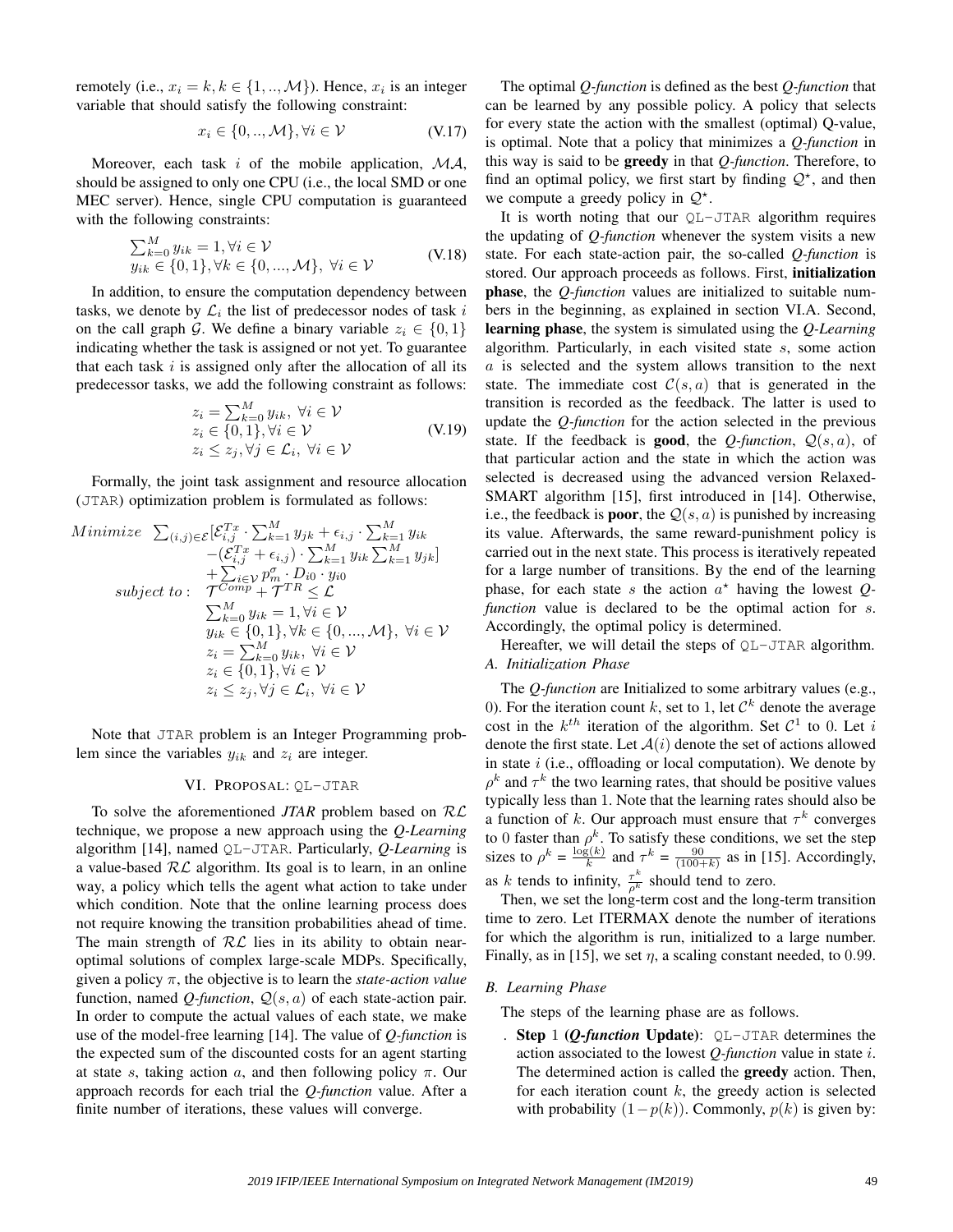Algorithm 1: QL-JTAR pseudo-algorithm

1 Inputs:  $S, A, MA$ 2 Output:  $\pi^*$  /\* optimal task assignment policy \*/ 3 Initialization: 4  $\mathcal{Q}(s, a) \leftarrow 0, \forall s \in \mathcal{S}, \forall a \in \mathcal{A}, k \leftarrow 1, \mathcal{C}^1 \leftarrow 0$ 5 i  $\leftarrow First\_State$ ,  $A(i) \leftarrow$  set of actions allowed in state i 6  $\rho^k = \frac{\log(k)}{k}$  $\frac{g(k)}{k}, \tau^k = \frac{90}{(100+k)}$ 7 total\_cost  $\leftarrow 0$ , total\_time  $\leftarrow 0$ ,  $\eta \leftarrow 0.99$ 8 repeat 9  $\downarrow$   $\mathcal{Q}_{min}(s) \leftarrow \min_{a \in \mathcal{A}(s)} \mathcal{Q}(s, a)$ 10 GreedyAction  $\leftarrow$  The action associated to  $\mathcal{Q}_{min}(s)$ 11  $p(k) = \frac{G_1}{G_2 + k}$ 12 RandomNumber  $\leftarrow$  Generate random number in  $[0, 1]$ 13 **if** *RandomNumber*  $\leq (1 - p(k))$  **then** 14  $\vert \cdot \vert \cdot a \leftarrow Greedy\_Action, \phi \leftarrow 0$  $15$  else 16  $\vert$  a ← Exploratory\_Action,  $\phi \leftarrow 1$ 17  $\vert j \leftarrow Next\_State(s, a)$ 18  $\left[ Q(s,a) \leftarrow (1-\rho^k)Q(s,a)+\rho^k[\mathcal{C}(s,a,j)-\mathcal{C}^k t(s,a,j)]$ 19  $+ \eta \min_{b \in \mathcal{A}(j)} \mathcal{Q}(j,b)$ 20 if  $\phi = 1$  then  $21$  | Go to Step 32  $22$  else 23  $\vert$  total\_cost  $\leftarrow$  total\_cost +  $\mathcal{C}(s, a, j)$ 24 total\_time  $\leftarrow$  total\_time + t(s, a, j) 25  $\left[\begin{array}{c} \ \ \ \end{array}\right]\in \mathcal{C}^k \leftarrow (1-\tau^k)\mathcal{C}^k + \tau^k[\frac{total\_cost}{total\_time}]$ 26  $k \leftarrow k + 1, i \leftarrow j$ 27 **if**  $i = Last\_State$  then 28 |  $i \leftarrow First\_State$ 29 until  $k > ITERMAX;$ 30 for  $i \in S$  do 31  $a^* \leftarrow$  The action associated to  $\mathcal{Q}_{min}(s)$ 32  $\pi^* \leftarrow \pi^* \cup \{s, a^{\star}\}\$ <sup>33</sup> Stop

 $p(k) = \frac{G_1}{G_2 + k}$ , where  $G_2 \ge G_1$ , and  $G_1$  and  $G_2$  are large positive constants, e.g., 1000 and 2000 respectively. Then, one of the other actions is chosen with a probability  $p(k)$ . The non-greedy actions are called exploratory actions, and selecting an exploratory action is called exploration. Note that the probability of exploration will decay with the number of iterations  $k$ . Let denote the selected action by a. If a is a greedy action, then set  $\phi = 0$ ; otherwise, set  $\phi = 1$ . Next, our approach simulates action a. To do so, let j be the next state, and  $C(i, a, j)$  denote the transition cost. Let  $t(i, a, j)$  denote the transition time, i.e., the computation/offloading time induced from state  $i$ to state *i*. Then, the state-action value function,  $Q(i, a)$ , will be updated as follows:

 $\mathcal{Q}(i, a) \leftarrow (1 - \rho^k) \mathcal{Q}(i, a) + \rho^k [\mathcal{C}(i, a, j) - \mathcal{C}^k t(i, a, j)]$  $+\eta \min_{b \in \mathcal{A}(j)} \mathcal{Q}(j,b)$ 

where  $\min_{b \in \mathcal{A}(j)} \mathcal{Q}(j, b)$  denotes the minimum *Qfunction* value of the state *j*.

**Step 2 (Average Cost Update):** If  $\phi = 1$ , i.e., the action a was non-greedy, go to Step 3. Otherwise, update the total cost and total transition time respectively as follows:

$$
total\_cost \leftarrow total\_cost + C(i, a, j)
$$
  

$$
total\_time \leftarrow total\_time + t(i, a, j)
$$

Then, update the average cost as follows:<br>  $dk = (1 - k)dk + kI \cdot total \cdot cost$ 

$$
\mathcal{C}^k \leftarrow (1 - \tau^k)\mathcal{C}^k + \tau^k \left[\frac{total\_cost}{total\_time}\right] \qquad (VI.20)
$$

- . Step 3 (Check for Termination): Increment  $k$  by 1. Set  $i \leftarrow j$ . If  $k <$  ITERMAX, return to Step 1. Otherwise, go to Step 4.
- **Step 4 (Outputs):** For each state  $i$ , declare the action for which  $Q(i,.)$  is maximum to be the optimal action, in order to generate a policy, and STOP.
- The QL-JTAR is summarized in the pseudo Algorithm 1.

# VII. PERFORMANCE EVALUATION

In this section, we provide series of network simulation results to assess the performance of our proposed joint offloading and resource allocation solution QL-JTAR. Hereafter, we describe the simulation set up and define the performance metrics considered to evaluate our proposal. Then, we analyze the results and discuss the effectiveness of our proposal.

#### *A. Simulation Environment and methodologies*

*1) Experiment Design:* We conduct our simulations within NS3<sup>2</sup> network simulator, which is a discrete-event driven network simulation platform based on C++ language and widely used by research community. To realize WiFi links, we make use of IEEE 802.11ac standard.

We set the propagation parameters based on the IEEE 802.11ac [6]. We configure the physical layer with free-space propagation model. Besides, we build WiFi-based stadium MEC system. The geographical dimensions of the the stadium correspond to the dimensions of a football stadium, i.e.,  $200m$  $\times$  100m, and thus with a total perimeter of 600m. It forms a grid composed of 12 wireless cells, each cell corresponds to a wireless communication range of IEEE 802.11ac, i.e., 50m. On each cell, we deploy 6 Access Points (APs), making use of the 6 available wireless channels, and a set of mobile devices. Each SMD is associated to the less heavy AP. Moreover, the APs of each cell are connected to one aggregation MEC server based on high-speed wired links. The aggregation MEC servers are connected to: i) each other based on ring topology as argued in [16], and ii) a core Cloudlet node, via 10 Gbps links. Similarly to [11], we assume that the propagation delay of wired links is set to  $1ms$ . Finally, we implement our proposed solution based on  $C++$  language and  $CPLEX<sup>3</sup>$  solver.

<sup>2</sup>https://www.nsnam.org

<sup>3</sup>http://www-01.ibm.com/software/commerce/optimization/cplex-optimizer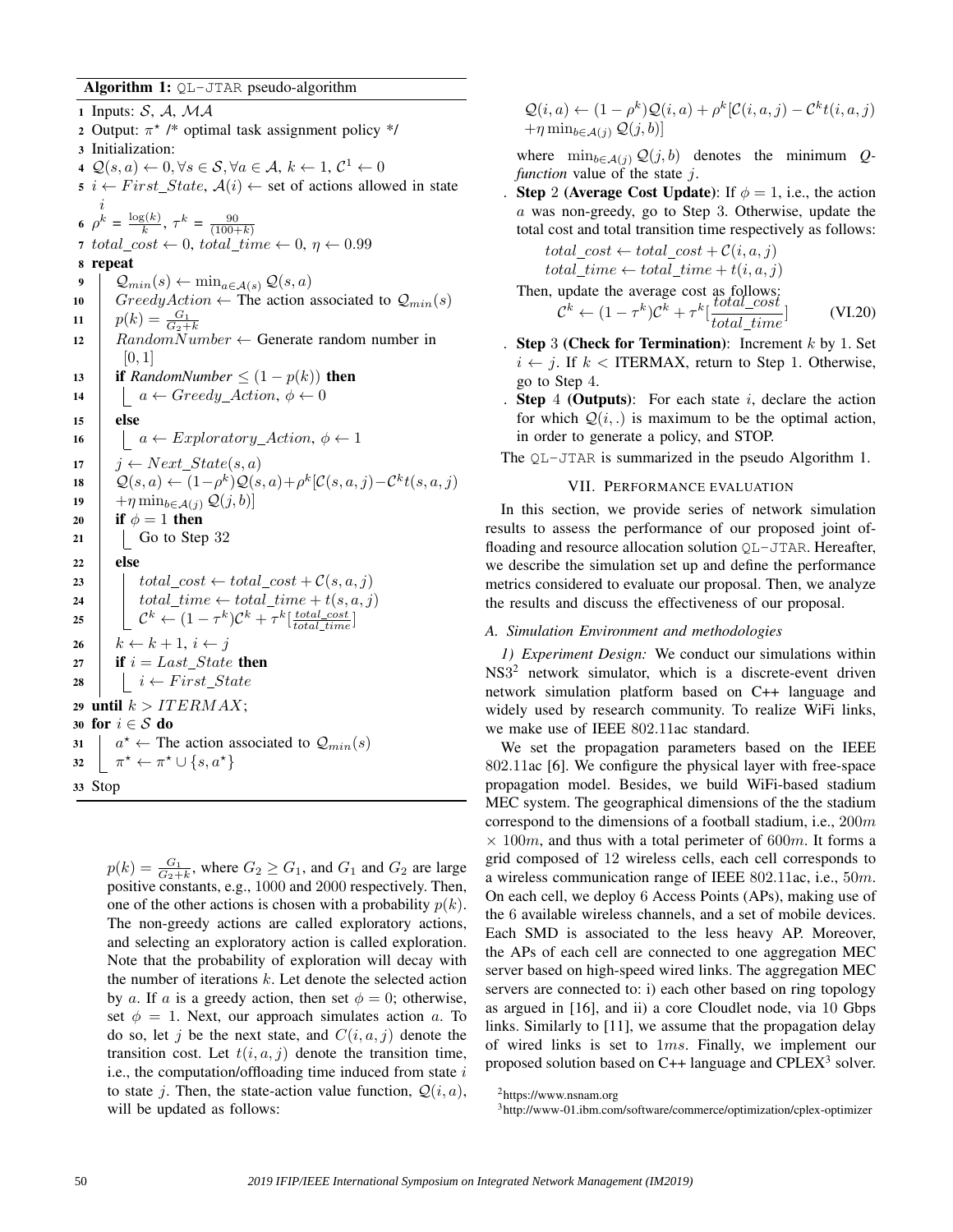TABLE I AVERAGE NETWORK METRICS

|            | $\mathbb{D}_a$ (second) | $\mathbb{E}_a$ (Joule) |
|------------|-------------------------|------------------------|
| OL-JTAR    | $93.46 \pm 0.09\%$      | $9.36 \pm 0.04\%$      |
| JOR-MEC    | $89.32 \pm 0.24\%$      | $4.03 \pm 0.12\%$      |
| Full-Local | $4002.23 \pm 3.81\%$    | $94.44 \pm 0.0\%$      |
| Full-Cloud | $164.39 \pm 0.05\%$     | $4.27 \pm 0.001\%$     |

| TABLE II<br>AVERAGE RUNNING TIME METRIC |                          |                       |
|-----------------------------------------|--------------------------|-----------------------|
|                                         | OL-JTAR                  | JOR-MEC               |
| $\mathbb{T}^{ex}$<br>(seconds)          | $0.00026 \pm 0.000005\%$ | $0.028 \pm 0.00007\%$ |

We compare QL-JTAR to the related strategies, namely: i) JOR-MEC, corresponding to the optimal Joint Offloading and Resource allocation exact solution, ii) Full-Cloud, referring to a full Cloud computation and ii) Full-Local representing a total local mobile computation.

*2) Simulation setup:* We assume that application demands arrival on each cell of the stadium follows a Poisson process with arrival rate  $\lambda_A$  set to 5 requests per second. Moreover, the traffic generated by each mobile device follows a Constant Bit Rate (CBR) model. We consider in our simulations a realistic call graph corresponding to a face recognition application [9] running on SMDs. The offloading data size of the tasks follows a uniform distribution with mean ranging from 100 Mbis to  $\mathcal{N}_{max}$ . The latter varies between different values during simulations. We set the CPU speed to  $10^8$  cycles/sec for mobile devices, and  $10^{10}$  cycles/sec for MEC server, as in [9]. We make use of TCP protocol to transmit traffic of tasks from one site to another. We run the simulations for 100 application requests for each cell, and thus for 1200 demands in all the stadium. Note that each performance value of the implemented strategies is equal to the average of 5 simulations. Furthermore, our simulation results are always presented with confidence intervals corresponding to a confidence level of 95%.

#### *B. Performance metrics*

Hereafter, we define the performance metrics used to evaluate our approach:

- $\bullet$   $\mathcal{T}^{Tot}$ : corresponds to the cumulative completion delay of all the completed application demands in the network.
- $\mathcal{E}^{Tot}$ : represents the cumulative energy consumption (computation and transmission) on the mobile side.
- $\bullet$   $\mathcal{T}^a$ : corresponds to the average completion delay of all the completed application demands in the network.
- $\epsilon$   $\varepsilon$ <sup>a</sup>: represents the average energy consumption (computation and transmission) on the mobile side.
- $T^{ex}$ : refers to the running time of the proposed approach.

# *C. Simulation Results*

To assess the efficiency of our joint computation offloading and ressource allocation approach, we consider the call graph of realistic face recognition application. Basically, our simulations include two scenarios. In the first scenario, *Offloading-Comparison scenario*, we set the maximum exchanged data  $\mathcal{N}_{max}$  to 250 Mbps, and the transmit power of mobile devices to 10  $mW$ . We calculate the cumulative/average metrics as well as the running time  $T^{ex}$  for the four approaches: i) QL-JTAR, ii) JOR-MEC, iii) Full-Cloud, and iv) Full-Local. In the second scenario,  $\mathcal{N}_{max}$ -Variation *scenario*, we evaluate the performance of our proposed solution while varying the maximum exchanged data size  $\mathcal{N}_{max}$ .

*1) Offloading-Comparison Scenario:* Fig. 2(a) shows that our proposal QL-JTAR reduces the total completion delay by 43.8% compared to the Full-Cloud approach and by 97% compared to the Full-Local method. On the other hand, QL-JTAR ensures a near-optimal delay, as the gap with the optimal solution is approximately equal to  $6.4\%$ . Obtained results corroborate those illustrated in TABLE I which show that the average delay is alleviated compared to Full-Cloud and Full-Local methods. Note that QL-JTAR increases  $\mathbb{D}_a$  by only 4.4% compared to the optimal solution JOR-MEC.

Fig. 2(b), illustrates the cumulative energy for each request. It is straightforward to see that QL-JTAR reduces the total energy consumption by approximately 89% compared to Full-Local approach. In contrast, *Full-Cloud* achieves a lower cumulative energy by the end of simulation. This can be explained by the fact that all tasks are computed in the MEC side and hence, mobile computation energy is not considered. The optimal solution alleviates the cumulative energy by approximately 36% compared to *Full-Cloud*. These results approve those illustrated in TABLE I that shows that: QL-JTAR alleviates  $\mathbb{E}_a$  by roughly 90% compared to Full-Local, and the energy by 56% compared to Full-Cloud .

Although the optimal solution outperforms our approach in terms of delay and energy, TABLE II shows that QL-JTAR impressively reduces the computation time compared to the exact solution. Indeed,  $T^{ex}$  is roughly 100 times lower thanks to the reinforcement learning algorithm.

2)  $N_{Max}$ -Variation Scenario: Fig. 3(a) shows that the larger the value of  $\mathcal{N}_{max}$  is, the higher is the average delay  $\mathcal{T}^a$  of the ended application demands. This is due to the increase in the amount of exchanged data from one side to the other, which induces higher transmission latency. Moreover, we notice that the average completion delay is dramatically reduced compared to *Full-Cloud* and *Full-Local*. In addition, it is clear that QL-JTAR reduces the average delay in a close way to the optimal solution. Indeed, the average delay is impressively alleviated with a gap of 6.7% compared to optimal when  $\mathcal{N}_{max} = 150 \, Mbps$  and with a gap of 4.1% for  $\mathcal{N}_{max} = 400$  *Mbps*. This is can be explained by the fact that our approach minimizes both the delay and energy as shown in *Q-function* given in formula (VI.20), while JOR-MEC only minimzes energy and considers delay as constraint.

Similarly, Fig. 3(b) depicts the variation of  $\mathcal{E}^a$  when  $\mathcal{N}_{max}$ ranges from  $150$  *Mbps* to  $400$  *Mbps*. We remark that the average energy consumption increases as the size of exchanged data increases which corroborate the above results. We notice, in addition, that the larger  $\mathcal{N}_{max}$ , the closer to optimal our approach QL-JTAR becomes. Indeed, while the average energy is reduced with a gap of 73% compared to optimal